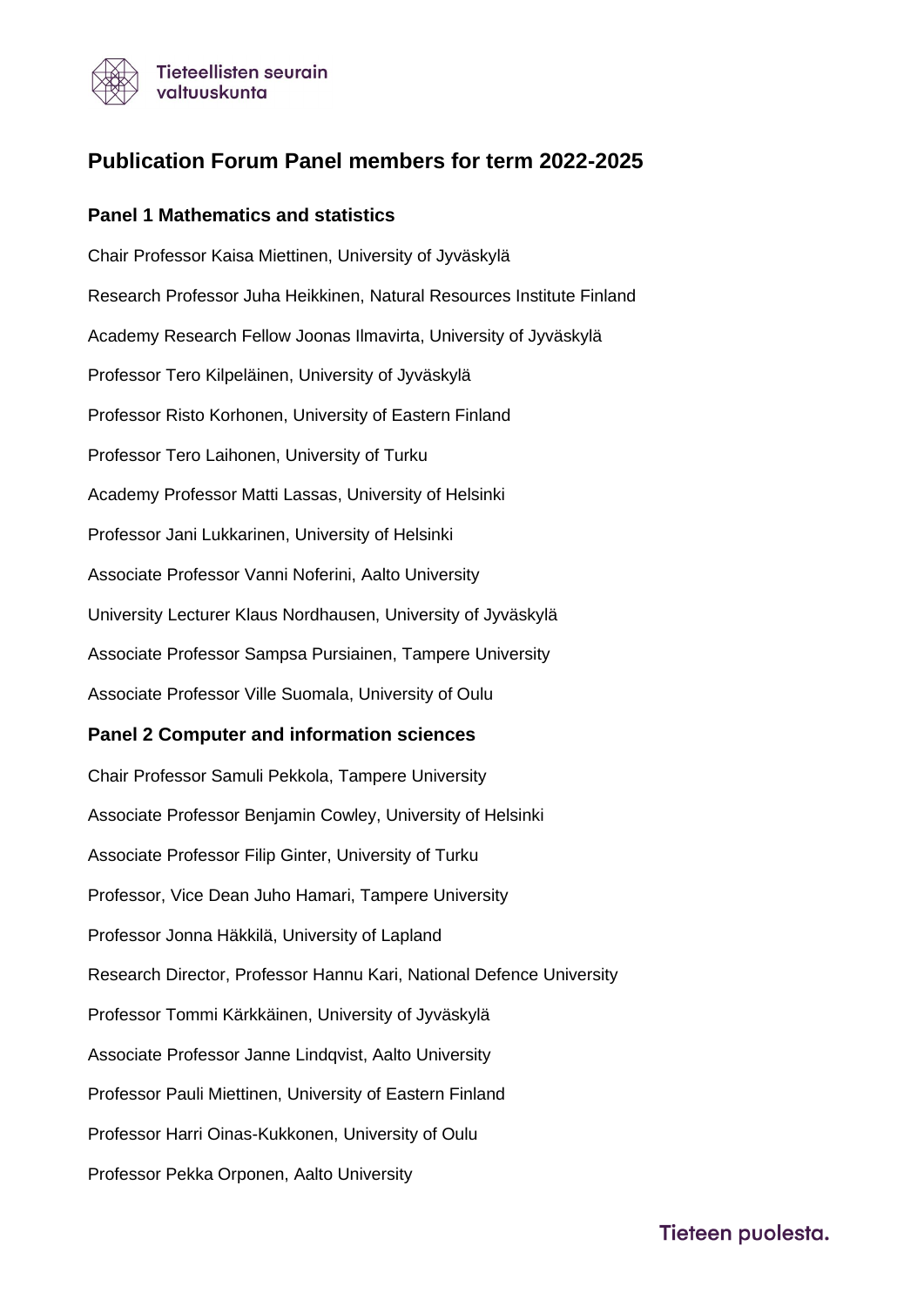

Professor Maria Paasivaara, LUT University Associate Professor Henri Pirkkalainen, Tampere University Professor Roope Raisamo, Tampere University **Panel 3 Physical sciences, space science and astronomy** Chair Professor, Vice Dean Petriina Paturi, University of Turku Associate Professor Christian Flindt, Aalto University Professor Mathias Groth, Aalto University Professor Katri Huitu, University of Helsinki Professor Peter Johansson, University of Helsinki Associate Professor Anu Kankainen, University of Jyväskylä Professor Polina Kuzhir, University of Eastern Finland Professor Erkki Lähderanta, LUT University Associate Professor Tapio Niemi, Tampere University Academy Research Fellow Minna Patanen, University of Oulu Professor Matthieu Roussey, University of Eastern Finland **Panel 4 Chemical sciences** Chair Professor Kari Rissanen, University of Jyväskylä Professor Johan Bobacka, Åbo Akademi Associate Professor Jan Deska, Aalto University

University Lecturer, Docent Juha Heiskanen, University of Oulu

Professor Tanja Kallio, Aalto University

University Lecturer Theo Kurten, University of Helsinki

Professor Timo Laaksonen, University of Helsinki

Associate Professor Tuomas Lönnberg, University of Turku

Professor, Vice Dean Maija Nissinen, University of Jyväskylä

University Research Fellow Raija Oilunkaniemi, University of Oulu

Professor Juha Rouvinen, University of Eastern Finland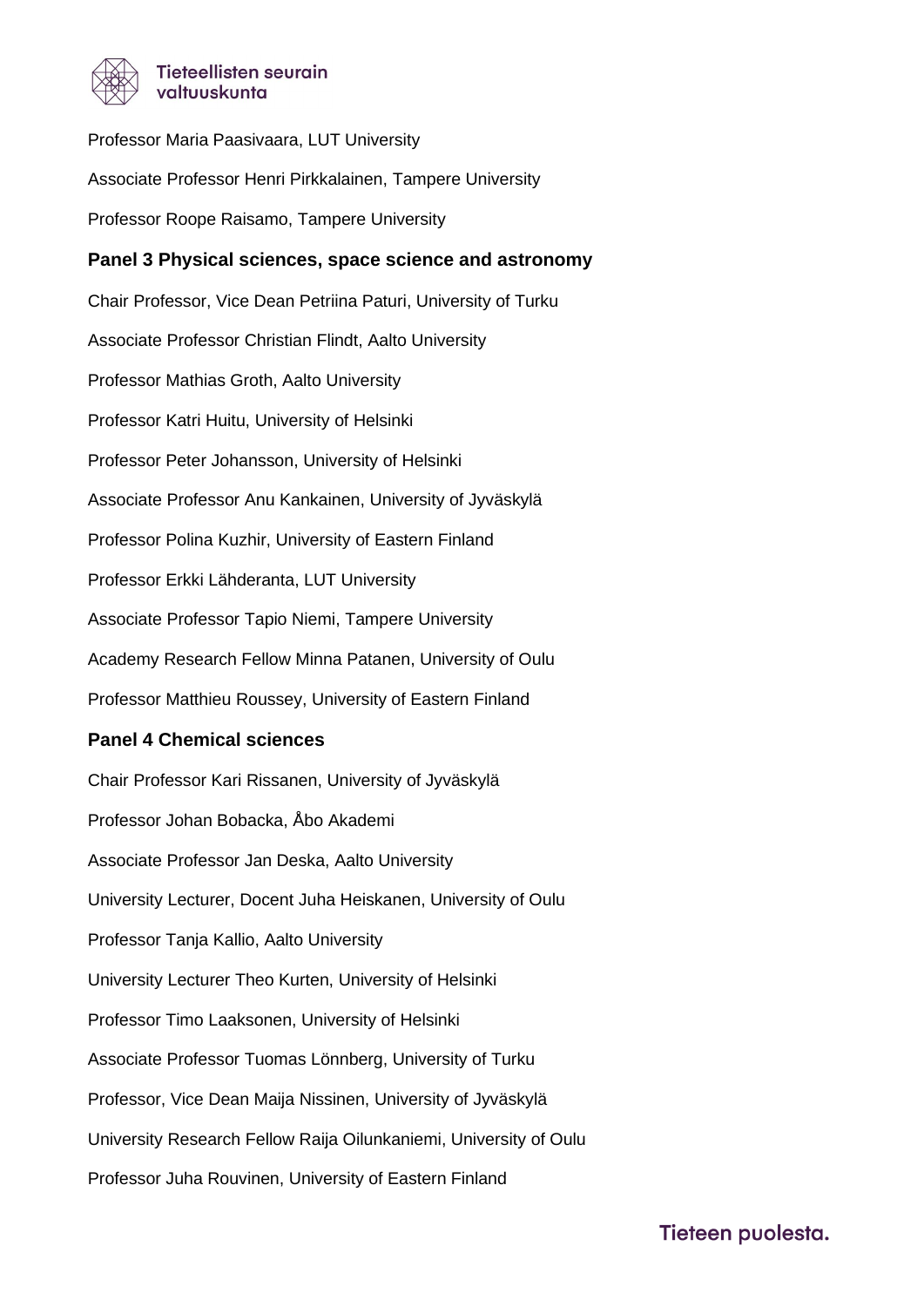

Associate Professor Markku Vainio, University of Helsinki Associate Professor Paola Vivo, Tampere University

#### **Panel 5 Geosciences and environmental sciences**

Chair Associate Professor Matti Kummu, Aalto University Professor Jan Hjort, University of Oulu University Lecturer Anu Kaakinen, University of Helsinki Director Sanna Kaasalainen, National Land Survey of Finland Senior Researcher Riikka Kietäväinen, Geological Survey of Finland University Lecturer Emilia Koivisto, University of Helsinki Senior Researcher Pirkko Kortelainen, Finnish Environment Institute Professor Jussi Kukkonen, University of Eastern Finland Senior Curator Arto Luttinen, University of Helsinki University Research Fellow Santtu Mikkonen, University of Eastern Finland Senior Researcher, Professor Kai Myrberg, Finnish Environment Institute Professor Jari Vauhkonen, University of Helsinki

# **Panel 6 Biosciences I**

Chair Associate Professor Tanja Pyhäjärvi, University of Helsinki Professor Jukka Forsman, Natural Resources Institute Finland Associate Professor Heikki Helanterä, University of Oulu Professor Jaakko Hyvönen, University of Helsinki University Research Fellow Jukka Jokimäki, University of Lapland Professor Raine Kortet, University of Eastern Finland Associate Professor Roosa Laitinen, University of Helsinki University Lecturer Sirkku Manninen, University of Helsinki Professor Tapio Mappes, University of Jyväskylä Associate Professor Paula Mulo, University of Turku University Research Fellow Marie Nordström, Åbo Akademi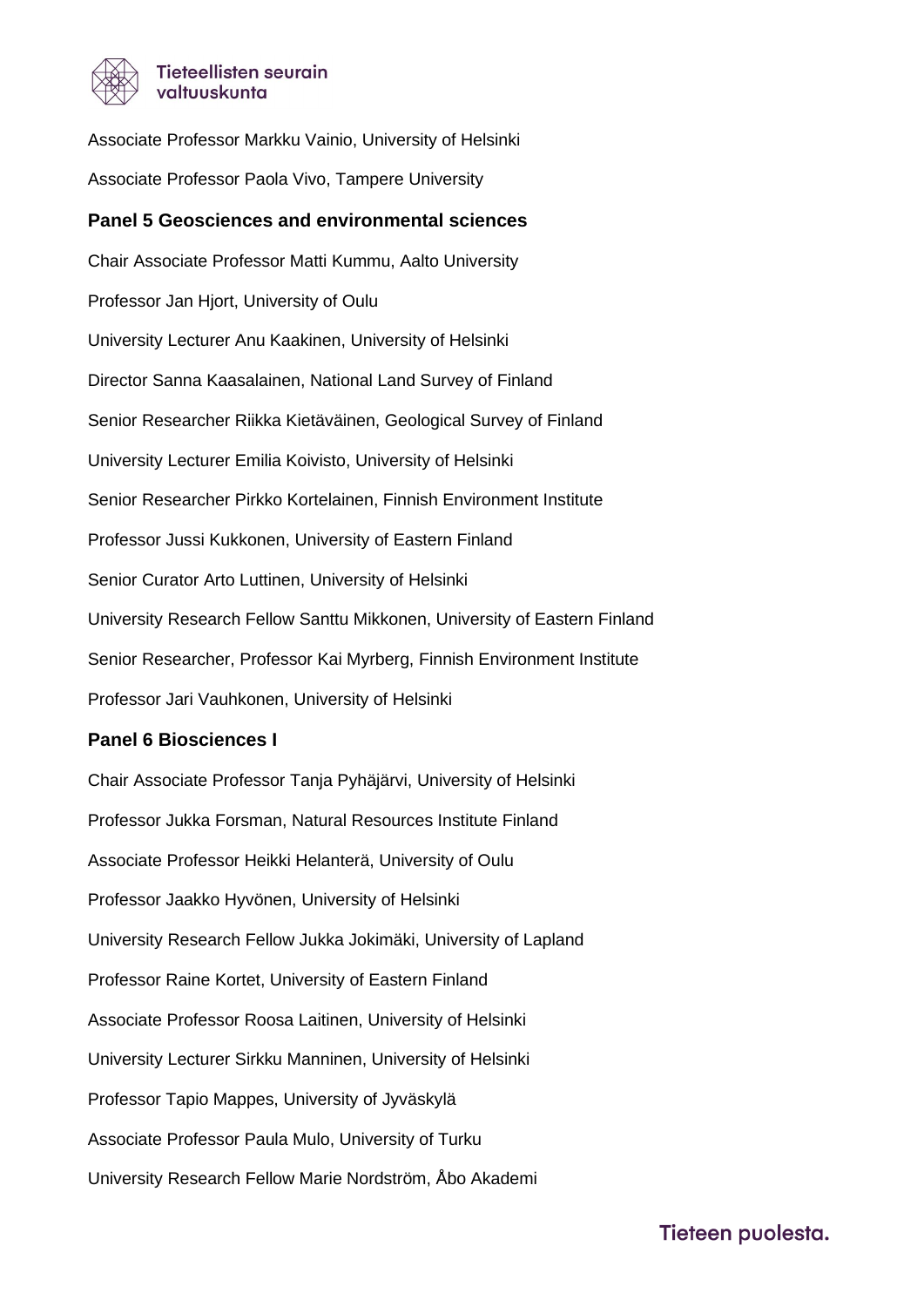

Professor Janne Soininen, University of Helsinki Senior Researcher Laura Uusitalo, Finnish Environment Institute **Panel 7 Biosciences II** Chair Professor Lea Sistonen, Åbo Akademi University Research Fellow Steffi Goffart, University of Eastern Finland Professor Vesa Hytönen, Tampere University

Associate Professor Minna Kaikkonen-Määttä, University of Eastern Finland

Professor Johannes Kettunen, University of Oulu

Academy Research Fellow Anssi Malinen, University of Turku

Professor Varpu Marjomäki, University of Jyväskylä

Professor Ville Mustonen, University of Helsinki

Academy Research Fellow Minna Poukkula, University of Helsinki

Associate Professor Ville Santala, Tampere University

Associate Professor Silvan Scheller, Aalto University

Docent Marjaana Suorsa, University of Turku

Research Director Markku Varjosalo, University of Helsinki

Professor Marko Virta, University of Helsinki

# **Panel 8 Civil and mechanical engineering**

Chair Professor Minna Lanz, Tampere University Associate Professor Augusto Cannone Falchetto, Aalto University Associate Professor Spyros Hirdaris, Aalto University Associate Professor Ahti Jaatinen-Värri, LUT University Associate Professor Sampsa Laakso, University of Turku Associate Professor Ville Leminen, LUT University Professor Pekka Leviäkangas, University of Oulu Professor Heikki Liimatainen, Tampere University Associate Professor Kush Mehta, LUT University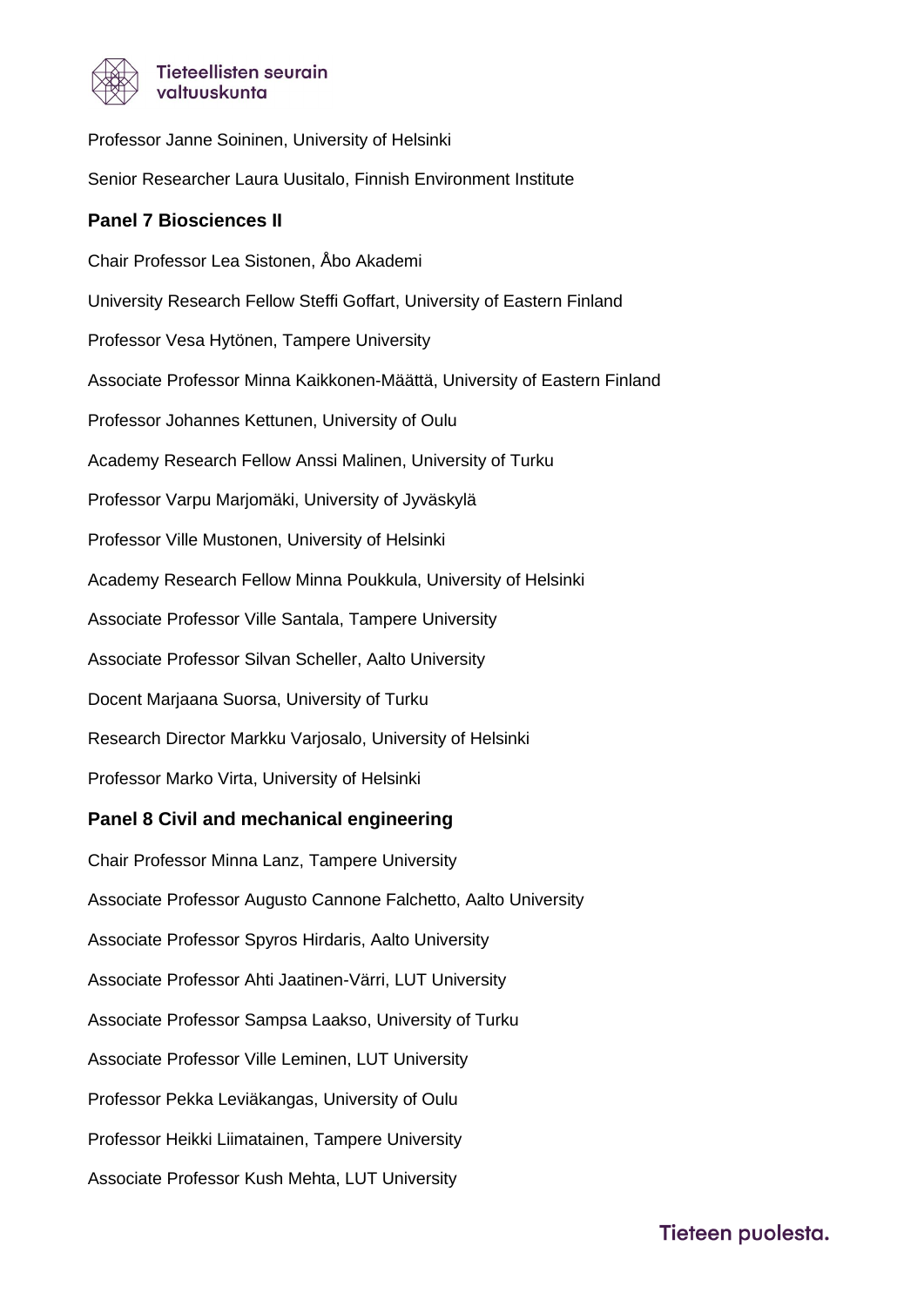

Professor Antti H. Niemi, University of Oulu Professor Jarkko Niiranen, Aalto University Postdoctoral Researcher Jarkko Pakkanen, Tampere University Professor Antti Salminen, University of Turku **Panel 9 Electrical and electronic engineering, information engineering** Chair Professor Heikki Handroos, LUT University Senior Researcher Zheng Chang, University of Jyväskylä Professor Alessandro Foi, Tampere University Docent, University Research Fellow Matti Hämäläinen, University of Oulu Senior Researcher Thomas Kraft, VTT Technical Research Centre of Finland Professor Matti Mäntysalo, Tampere University Associate Professor Janne Nerg, LUT University Professor Jari Nurmi, Tampere University Professor Juha Plosila, University of Turku Professor Ville Pulkki, Aalto University Professor Sergiy Vorobyov, Aalto University Professor Valeriy Vyatkin, Aalto University **Panel 10 Chemical engineering, materials engineering and environmental engineering** Chair University Research Fellow Satu Ojala, University of Oulu Professor Christian Breyer, LUT University Professor Timo Fabritius, University of Oulu

Associate Professor Jouni Havukainen, LUT University

University Research Fellow Heli Koivuluoto, Tampere University

University Research Fellow Krista Koljonen, LUT University

Professor Jukka Konttinen, Tampere University

Associate Professor Marjatta Louhi-Kultanen, Aalto University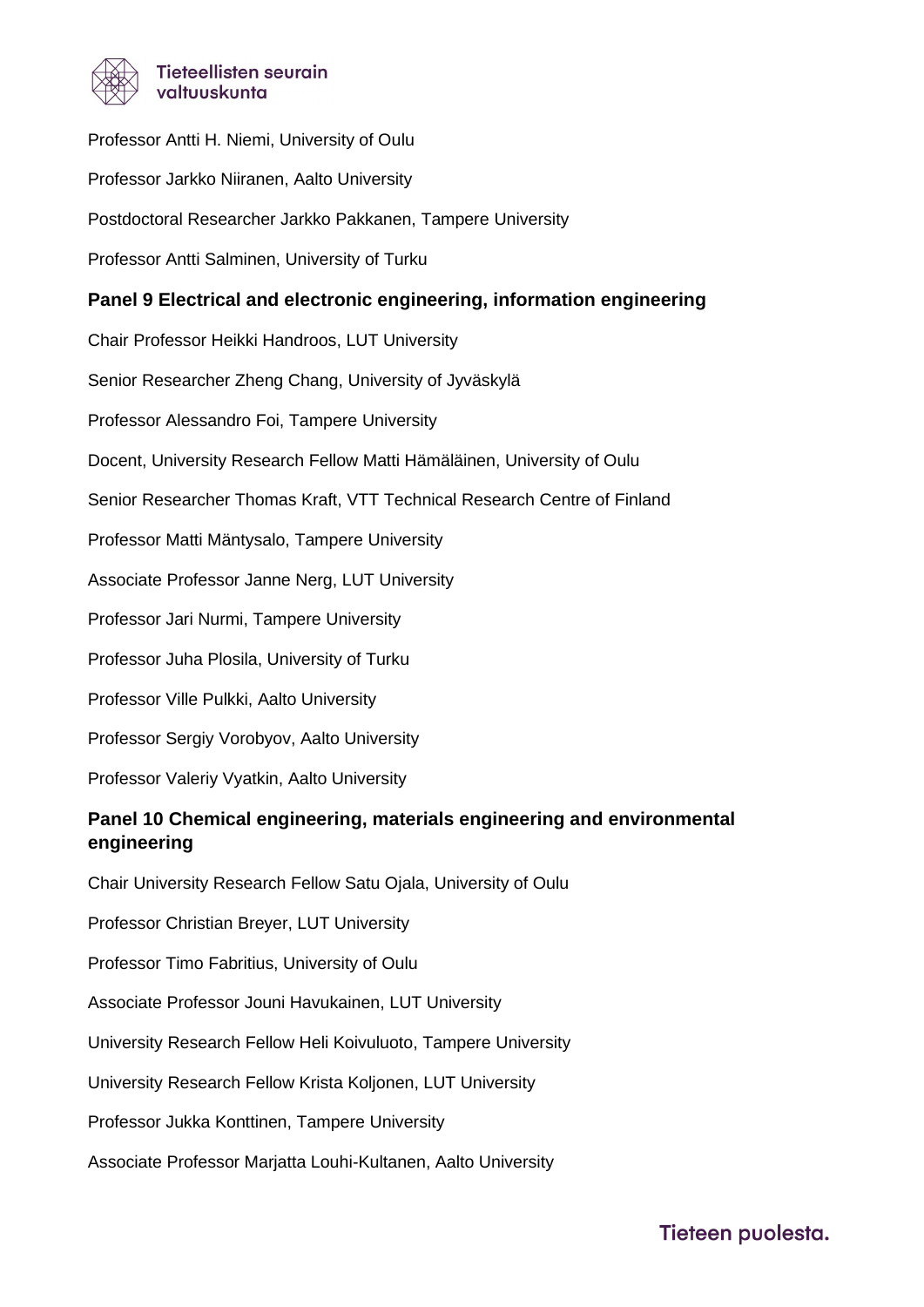

Professor Pasi Peura, Tampere University University Research Fellow Riikka Räisänen, University of Helsinki Associate Professor Essi Sarlin, Tampere University Professor Ron Zevenhoven, Åbo Akademi **Panel 11 Medical engineering, biotechnology and basic medicine** Chair Professor Anna-Liisa Levonen, University of Eastern Finland Professor Seppo Auriola, University of Eastern Finland Academy Professor Eero Castrén, University of Helsinki Associate Professor Susanna Fagerholm, University of Helsinki University Lecturer Mikko Finnilä, University of Oulu Associate Professor Reetta Hinttala, University of Oulu Professor, Chief Physicist Petro Julkunen, University of Eastern Finland Professor Jyrki Kukkonen, University of Helsinki Specialist Physician Tinja Lääveri, University of Helsinki Professor Mikko Niemi, University of Helsinki Professor Mataleena Parikka, Tampere University Professor Sauli Savolainen, University of Helsinki Associate Professor Sampo Tuukkanen, Tampere University **Panel 12 Clinical medicine I** Chair Professor Risto Kerkelä, University of Oulu Associate Professor Liisa Kauppi, University of Helsinki Clinical Instructor Heikki Koistinen, University of Helsinki Professor Veli-Matti Kähäri, University of Turku Professor Lauri Lehtimäki, Tampere University Professor Emerita Kaisu Pitkälä, University of Helsinki Chief Physician, Docent Mikko Seppänen, University of Helsinki Professor Timo Strandberg, University of Helsinki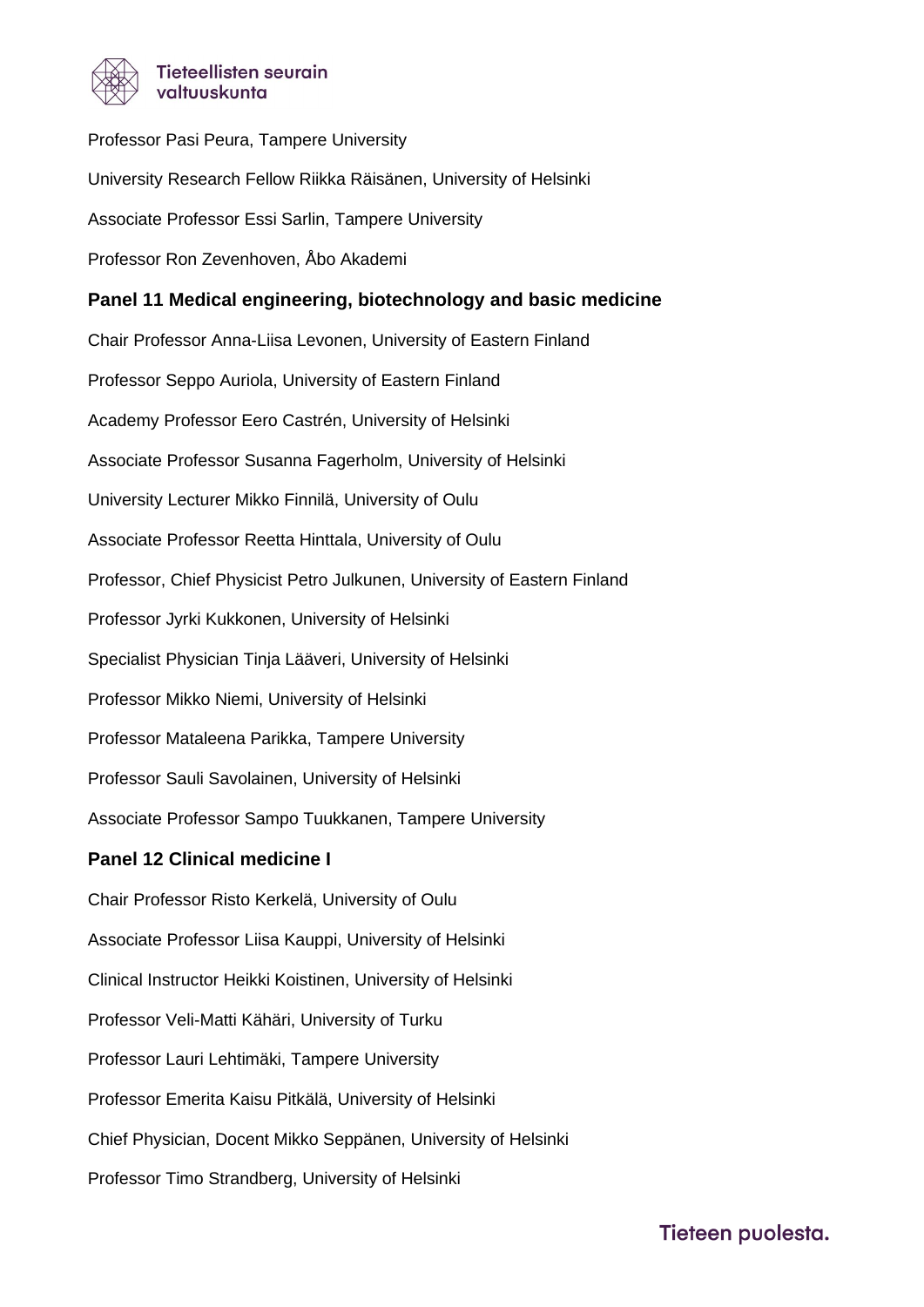

Professor Terhi Tapiainen, University of Oulu Professor Kaisa Tasanen-Määttä, University of Oulu **Panel 13 Clinical medicine II and dentistry**

Chair Professor Jouko Miettunen, University of Oulu Professor Jarmo Jääskeläinen, University of Eastern Finland Professor Karolina Louvanto, Tampere University Associate Professor Mika Martikainen, University of Turku Director Hanna Mussalo, Kuopio University Hospital Docent, Researcher Susanna Paju, University of Helsinki University Teacher Roda Seseogullari Dirihan, University of Turku Professor Markus Skrifvars, University of Helsinki Associate Professor Teppo Särkämö, University of Helsinki

#### **Panel 14 Health sciences and other medical sciences**

Chair Professor Ursula Schwab, University of Eastern Finland Associate Professor Salla Atkins, Tampere University University Lecturer Ulla-Mari Kinnunen, University of Eastern Finland Vice Director, University Lecturer Riikka Lämsä, University of Helsinki Professor Kristina Mikkonen, University of Oulu Associate Professor Anne-Maria Pajari, University of Helsinki Research Director, Docent Tuuli Pitkänen, Finnish Youth Research Society University Lecturer, Docent Minna Stolt, University of Turku Professor Hannele Turunen, University of Eastern Finland Associate Professor Mikaela von Bonsdorff, University of Jyväskylä

# **Panel 15 Agricultural sciences**

Chair Professor Jarmo Valaja, University of Helsinki Professor Johanna Björkroth, University of Helsinki Professor Marko Lindroos, University of Helsinki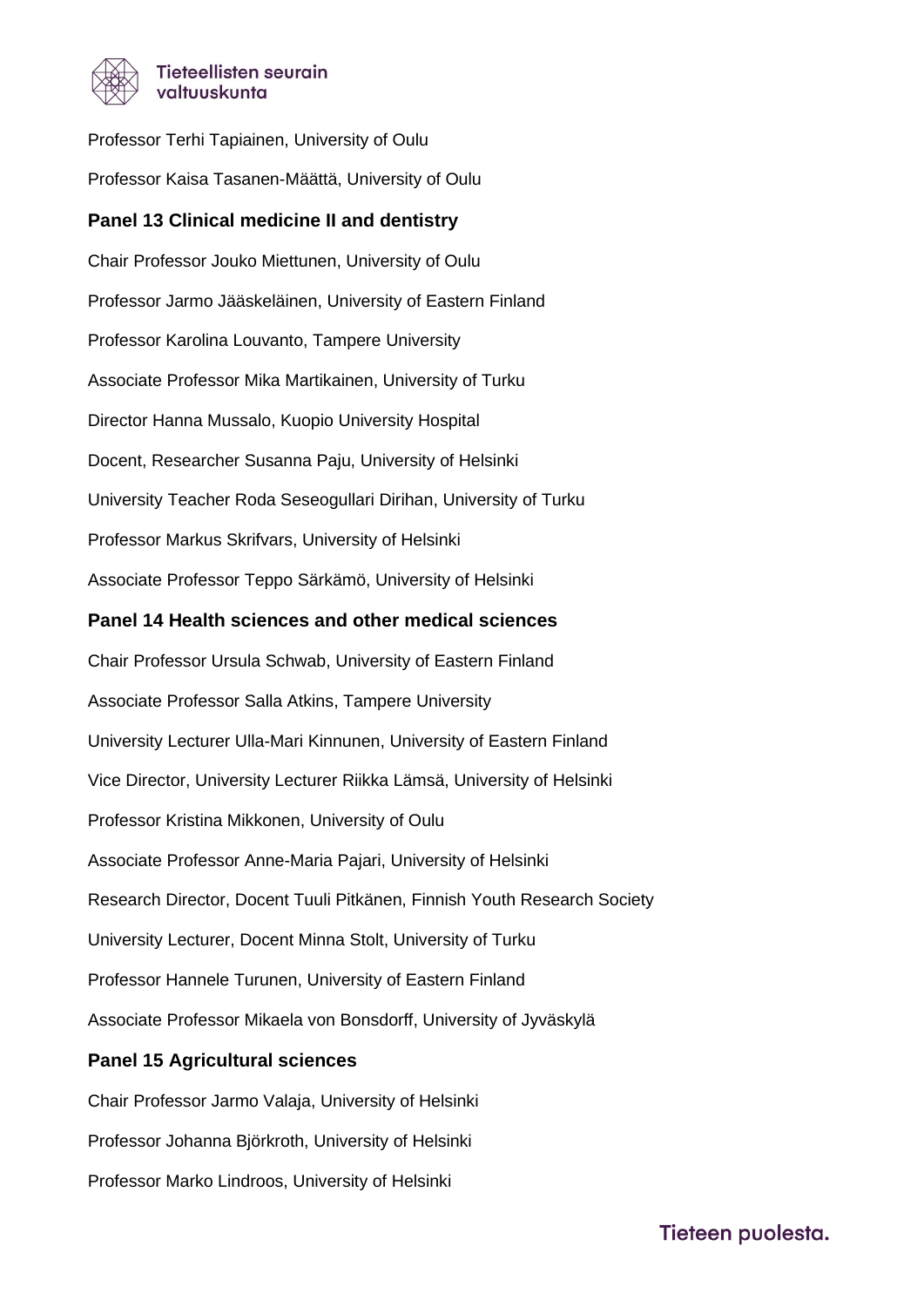

Associate Professor Kirsi Mikkonen, University of Helsinki University Lecturer Pauliina Palonen, University of Helsinki Professor Mari Pihlatie, University of Helsinki Research Professor Eija Pouta, Natural Resources Institute Finland Professor Miina Rautiainen, Aalto University Professor Antti Sukura, University of Helsinki Professor Eeva-Stiina Tuittila, University of Eastern Finland Professor Anssi Vainikka, University of Eastern Finland Professor Anna Valros, University of Helsinki **Panel 16 Economics and business** Chair Professor Kaisa Kotakorpi, Tampere University Associate Professor Kirsi Aaltonen, University of Oulu University Lecturer, Docent José-Carlos García-Rosell, University of Lapland Professor Anette Hallin, Åbo Akademi Professor Jussi Heikkilä, Tampere University Professor Pia Heilmann, University of Eastern Finland Professor Mika Kortelainen, University of Turku Professor Juha-Antti Lamberg, University of Jyväskylä Professor Juuso Liesiö, Aalto University Professor Eva Liljeblom, Hanken Svenska Handelshögskolan Professor Pauli Murto, Aalto University Professor Niku Määttänen, University of Helsinki Professor Paavo Ritala, LUT University University Teacher Dandison Ukpabi, University of Jyväskylä Professor Markku Vieru, University of Lapland Professor Sami Vähämaa, University of Vaasa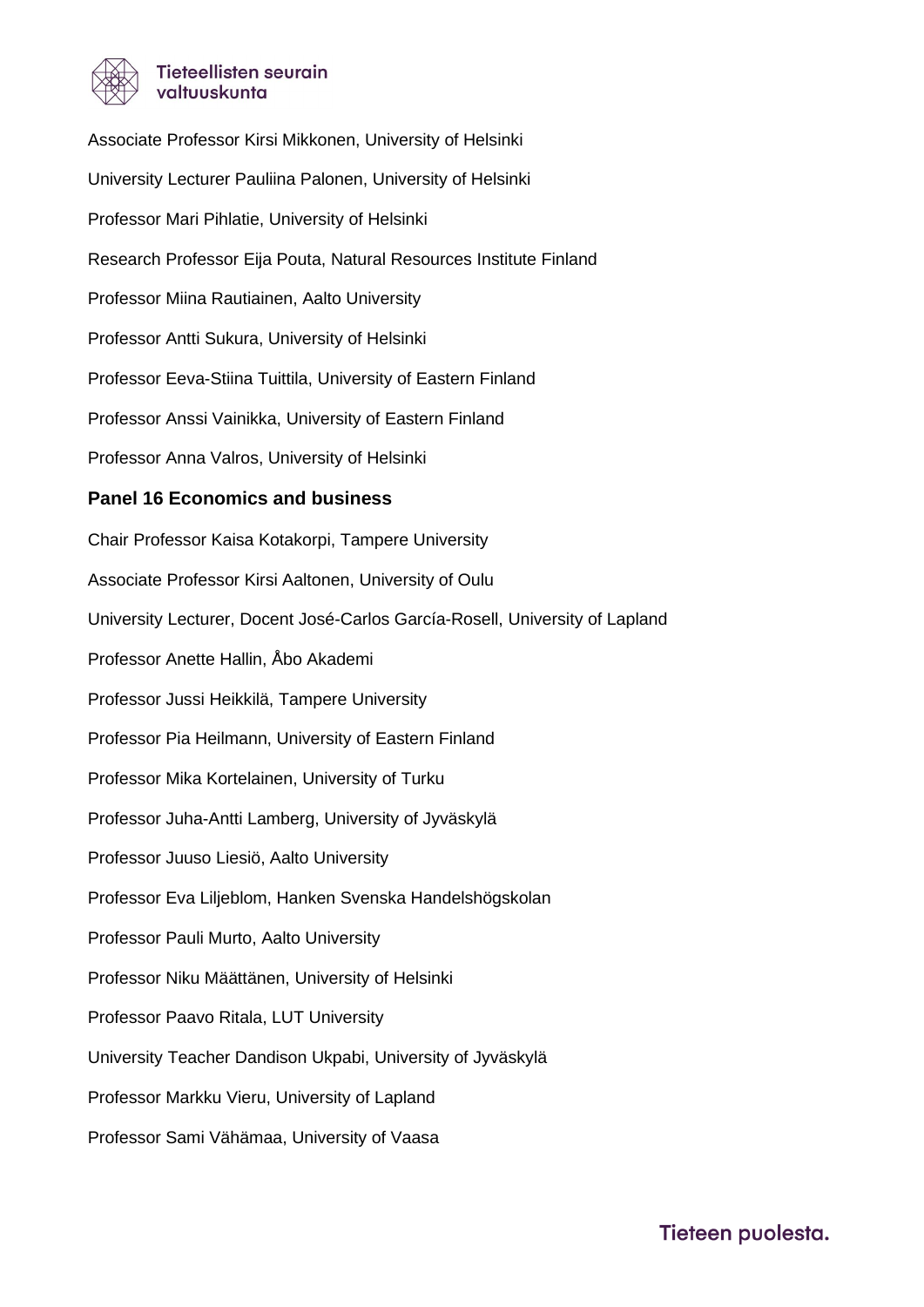

# **Panel 17 Social sciences, media and communications, interdisciplinary social sciences**

Chair Associate Professor Kathrin Komp-Leukkunen, University of Helsinki Postdoctoral Researcher Md Azmeary Ferdoush, University of Oulu Professor Vladimir Gel'man, University of Helsinki University Research Fellow, University Lecturer Tuija Koivunen, Tampere University University Lecturer Christian Kroll, University of Helsinki Associate Professor Mikael Laakso, Hanken Svenska Handelshögskolan Collegium Researcher Reetta Muhonen, University of Turku Professor Frans Mäyrä, Tampere University Professor Anja Nygren, University of Helsinki Professor Mikael Nygård, Åbo Akademi Group Manager Riikka Paloniemi, Finnish Environment Institute Professor Anna-Maija Pirttilä-Backman, University of Helsinki Associate Professor Noora Pyyry, University of Helsinki Associate Professor Inari Sakki, University of Eastern Finland Professor Petri Tapio, University of Turku Associate Professor Turo Uskali, University of Jyväskylä **Panel 18 Psychology and educational sciences** Chair Professor Auli Toom, University of Helsinki Associate Professor Jan Antfolk, Åbo Akademi Associate Professor Piia Astikainen, University of Jyväskylä

University Lecturer Lenita Hietanen, University of Lapland

Research Director Katja Kokko, University of Jyväskylä

Professor Jari Lahti, University of Helsinki

Professor Zsuzsa Millei, Tampere University

Professor Hanni Muukkonen, University of Oulu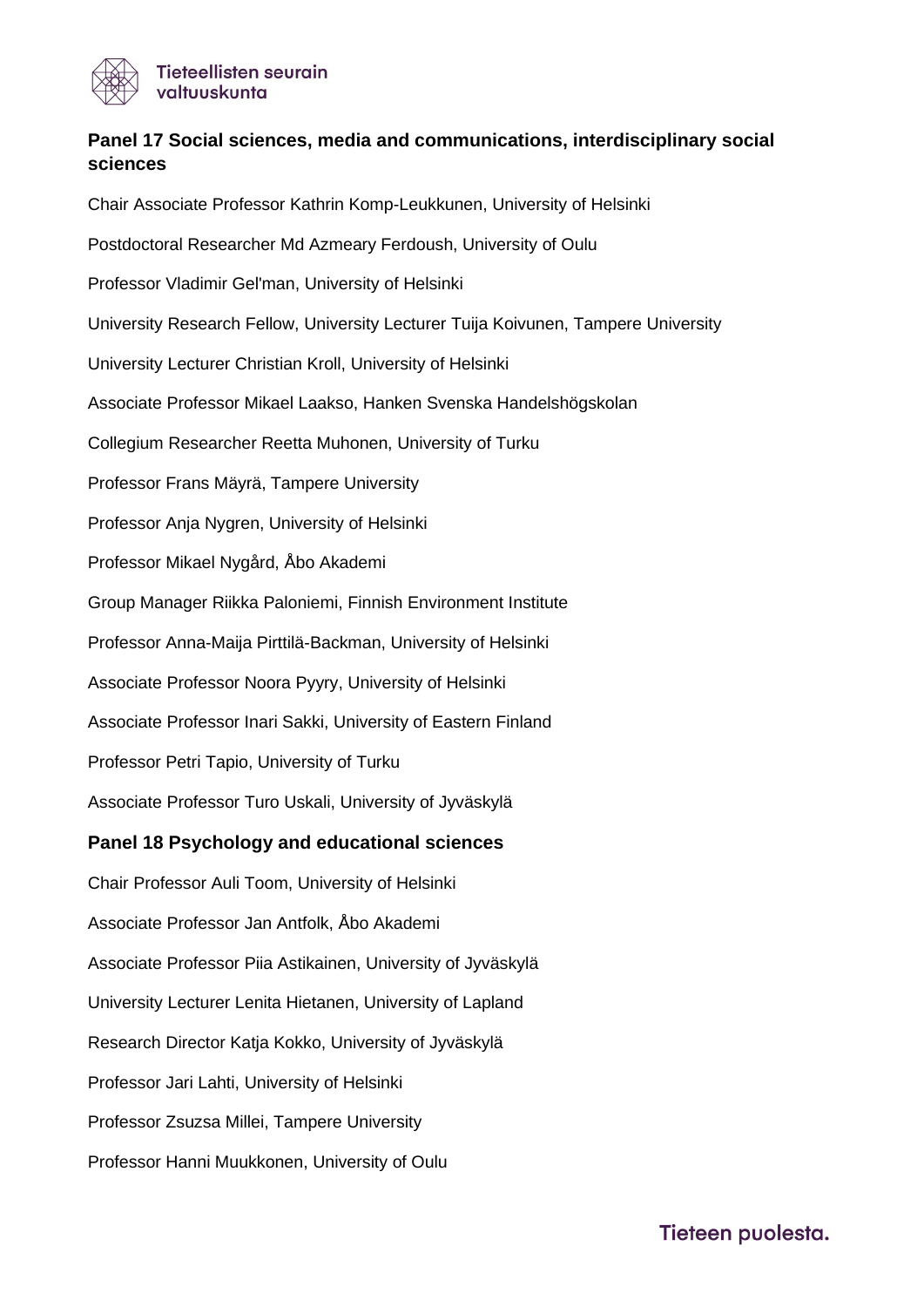

Professor Kati Mäkitalo, University of Oulu Postdoctoral Researcher Saara Nolvi, University of Turku Professor Heikki Silvennoinen, University of Turku Professor Jaana Viljaranta, University of Eastern Finland Senior Researcher Elina Weiste, Finnish Institute of Occupational Health

# **Panel 19 Political science, public administration and law**

Chair Professor Jukka Snell, University of Turku Professor Timo Aarrevaara, University of Lapland Professor Anne Alvesalo-Kuusi, University of Turku University Lecturer Henrik Christensen, Åbo Akademi Research Professor Juha Hiedanpää, Natural Resources Institute Finland Associate Professor Emilia Korkea-aho, University of Eastern Finland Researcher, Project Leader Anna kronlund, University of Jyväskylä Professor Johanna Lammintakanen, University of Eastern Finland Professor Mikko Mattila, University of Helsinki Professor Marianna Muravyeva, University of Helsinki Postdoctoral Researcher Johanna Peltoniemi, University of Helsinki Professor Taina Pihlajarinne, University of Helsinki Senior Researcher, University Lecturer Seita Romppanen, Finnish Environment Institute **Panel 20 Philosophy and theology** Chair Professor Matti Häyry, Aalto University Academy Professor Sara Heinämaa, University of Jyväskylä Associate Professor Titus Hjelm, University of Helsinki Research Director Ruth Illman, Åbo Akademi Docent, University Teacher Anni Maria Laato, Åbo Akademi Professor Arto Laitinen, Tampere University

University Lecturer Markku Oksanen, University of Eastern Finland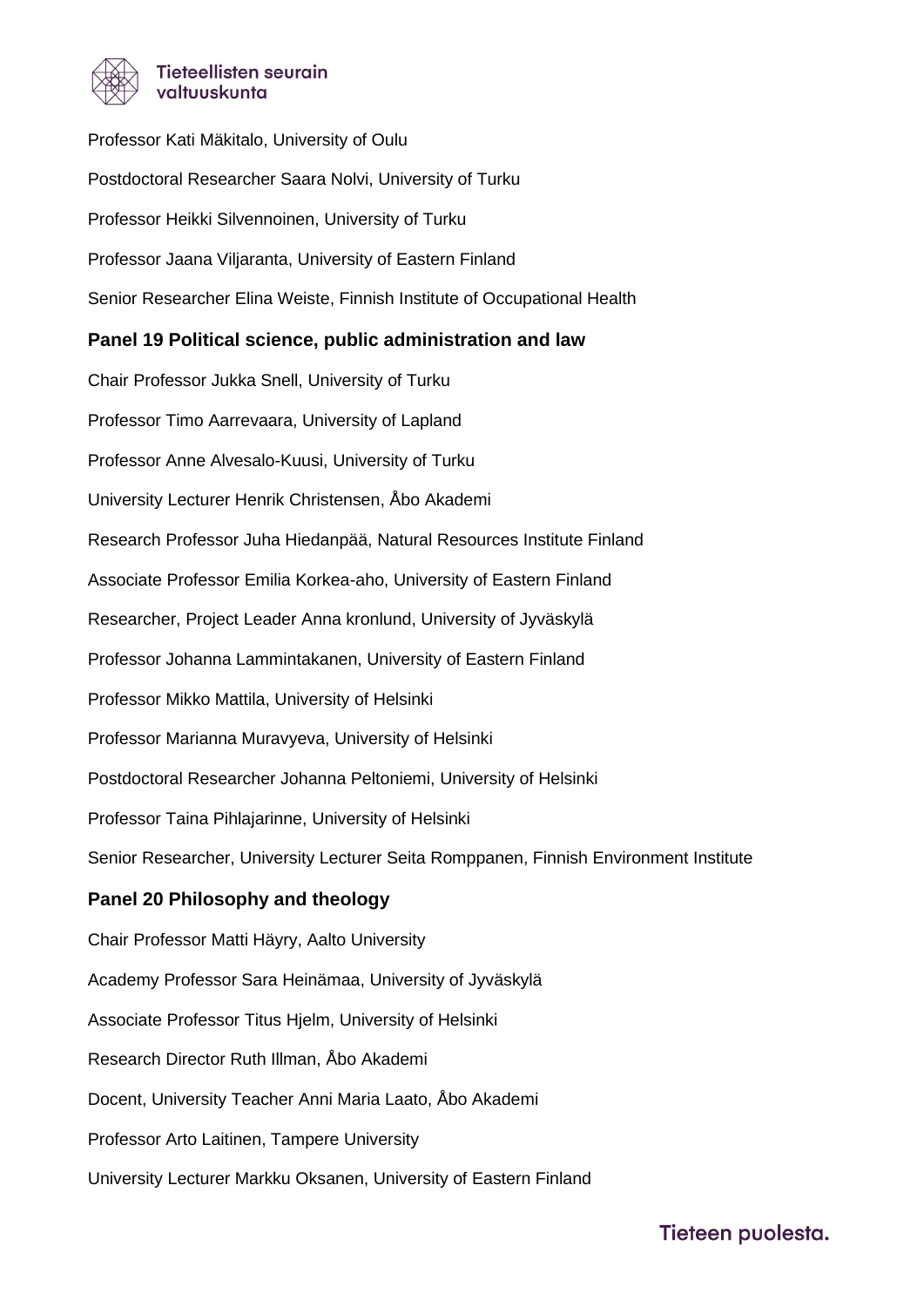

Academy Research Fellow Ritva Palmén, University of Helsinki Professor Petteri Pietikäinen, University of Oulu Professor Juha Räikkä, University of Turku Professor Lauri Thurén, University of Eastern Finland Postdoctoral Researcher Joanna Töyräänvuori, University of Helsinki

#### **Panel 21 Languages**

Chair Professor Anne Mäntynen, University of Helsinki Professor Tuomas Huumo, University of Turku Professor Tiina Keisanen, University of Oulu Docent Ilpo Kempas, University of Helsinki University Lecturer Marja Kivilehto, Tampere University University Lecturer, Docent Soile Loukusa, University of Oulu Professor Outi Merisalo, University of Jyväskylä Professor Matti Miestamo, University of Helsinki Associate Professor Simo Määttä, University of Helsinki Professor Michael Rießler, University of Eastern Finland Professor Christopher Schmidt, Åbo Akademi Professor Kristiina Taivalkoski-Shilov, University of Turku Professor Johanna Viimaranta, University of Helsinki **Panel 22 Literature, arts and architecture** Chair Professor Sofia Pantouvaki, Aalto University University Lecturer, Associate Professor Antonio Donato Sciacovelli, University of Turku University Research Fellow Kirsi Heimonen, University of the Arts Helsinki Professor Sampsa Hyysalo, Aalto University Professor Sanna Karkulehto, University of Jyväskylä Professor Hanna Korsberg, University of Helsinki

Professor, Senior Specialist Matti Kuittinen, Aalto University

Tieteen puolesta.